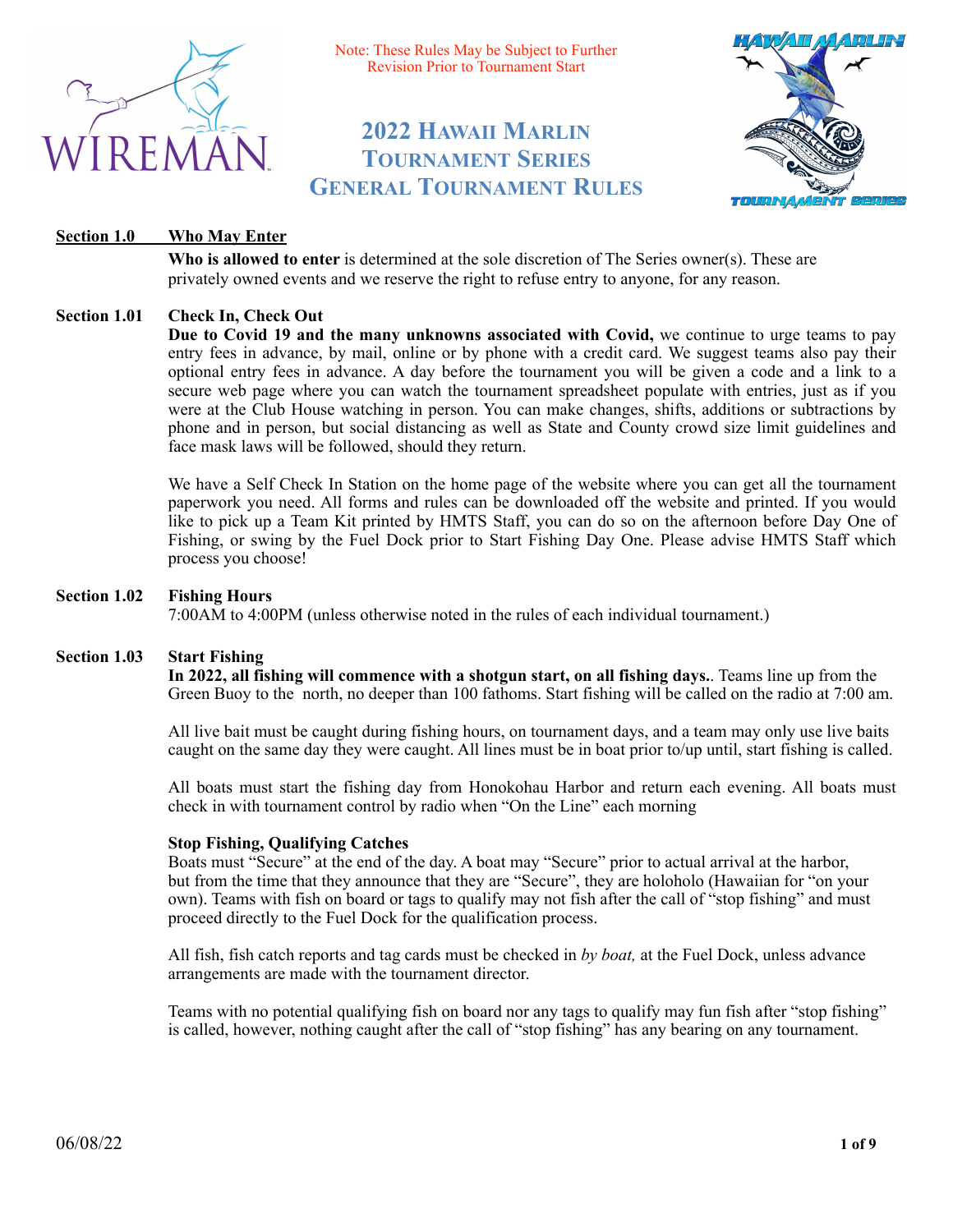### **Section 1.04 Fishing Area**

The "Fishing Area" map is for reference and aid in providing your general location to tournament control radio. You are not restricted to fishing within its boundaries. You can fish wherever you want, *provided you fish no further than 45 miles from the mouth of Honokohau Harbor - and - you leave from and return to Honokohau Harbor each day.* If you are near the 45 mile limit - or - outside the published grid, capture photo or video evidence of a GPS fix and identify the lat. long. As well as the nearest grid during the radio roundups. If you hook a fish and it takes you outside of 45 miles from the mouth of Honokohau Harbor, you may fight it to conclusion, wherever the fight takes you. You can resume fishing once you are back within the 45 mile limit - *only* - after that specific fight ends.

#### **Section 1.05 Radio and Tournament Control**

Tournament Control will be on VHF Channel 68, unless otherwise announced.

#### **Section 1.06 Radio Roundups**

Radio roundups will be conducted at 10:00AM, 12:00PM and 3:00PM on every day of fishing. When Tournament Control calls for your team to report, you must call in your Team Number, Area & Fish Catch Report. Refer to your grid map if you are unsure of which area you are fishing.

#### **Section 1.07 Radio Conformation**

All hook ups, losses of fish, captures of fish and tag and releases must be confirmed by tournament control radio. If confirmation from Tournament Control is not possible due to distance or radio failure, a confirmation must be made via relay. If you know you will be fishing out of radio range, or know that you are having radio problems, it is your responsibility to organize a buddy to radio relays for you.

See also **Section 1.09 Cell Phone** for extenuating circumstance exceptions.

Any fish that has been tagged or boated that tournament control has not confirmed will not be allowed to qualify in any manner. Confirmation is the responsibility of the teams.

#### **Section 1.08 Estimated Weight and Short Length**

Every team that boats a marlin must call in the short length within 15 minutes of boating the fish.

#### **Section 1.09 Cell Phone**

Cell phone hook up/catch/loss/tag reports must be called to another boat and relayed to Tournament Control by VHF radio.

If a relay is just not possible due to time constraints or range, you can text or call tournament control. Cell phone calls and texts are not accepted for reporting a fish catch, tag or loss **unless** a radio call or radio relay is simply not possible. *This is allowed only in extenuating circumstances and is not to be employed as a daily or day long strategy*.

Once you are able to radio or get a relay, reconfirm your report(s) by radio. The intent of this section is to keep the entire tournament fleet in communication for transparency. Communication is also necessary for Control to give Video Confirmation Instructions. If you choose to fish out of communication range and you tag marlin(s) and do not get the specific video confirmation instructions for each fish, the tags will not count.

#### **Section 1.10 Multiple Hook Ups**

Multiple hook ups must be reported to Tournament Control immediately upon realization that there are multiple fish hooked up. Specific Video will be required to verify a multiple fish hookup. Failure to report or produce the proper Video can be grounds for disqualification.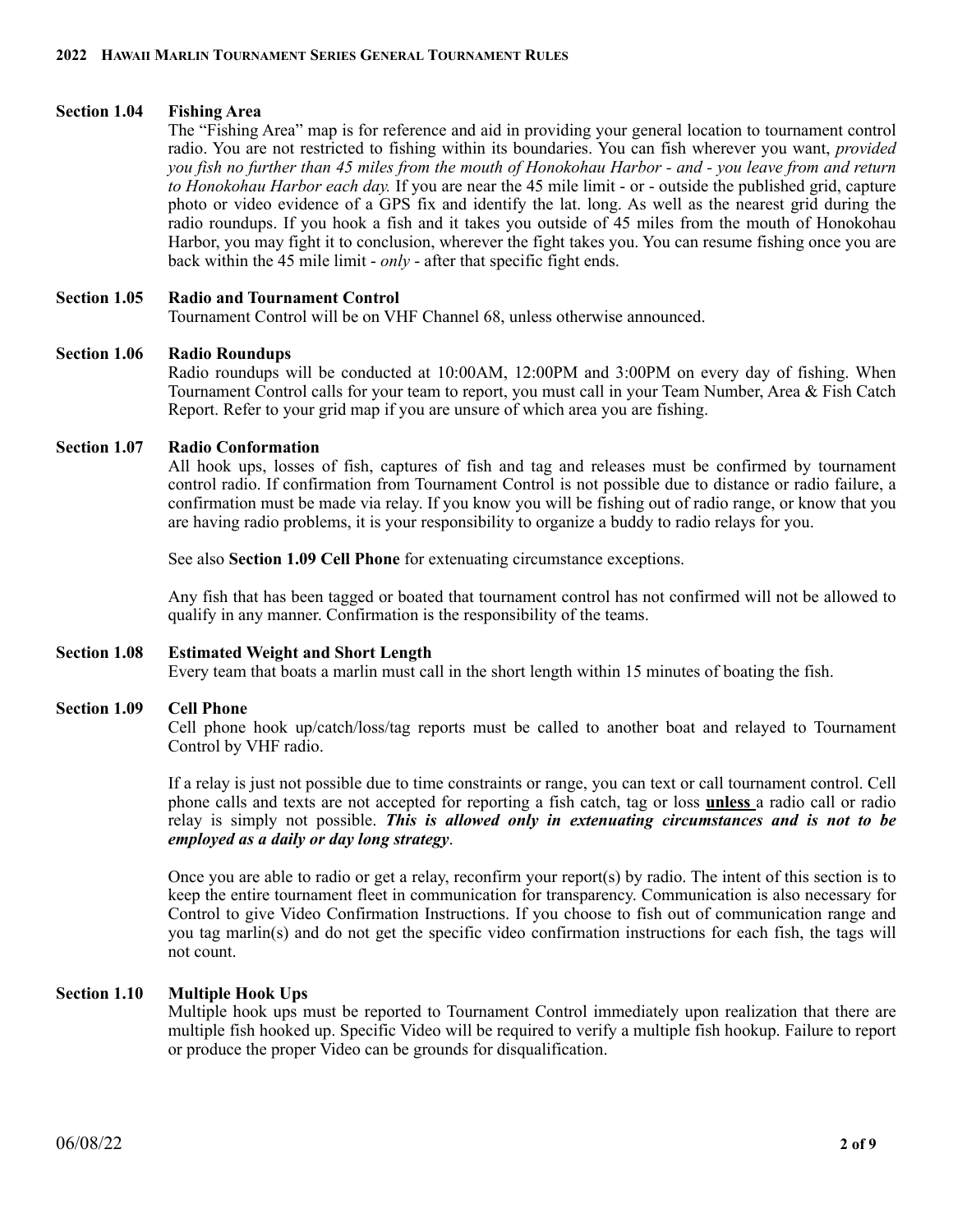#### **Section 1.11 Dock Time**

All boats with fish to weigh and/or tag cards to turn in, must be inside Honokohau Harbor by 6:00 PM. If you are not inside the line drawn from the green and red Honokohau port entrance lights by 6:00 PM, your catch will not qualify. It's that simple.

#### **Section 1.12 Late Weigh Ins**

If you hooked up prior to the call of "Stop Fishing" at 4:00 PM, you may fight your fish until you catch it. If it is apparent that you will miss the dock time because you are still hooked up, Tournament Control must be notified in order to make the necessary arrangements.

If there are fish on board that you boated prior to the call of "Stop Fishing" at 4:00 PM, and you hook up prior to the call of "Stop Fishing" but do not land that fish(es), your first fish(es) will still count and you will be exempt from dock time provided that Tournament Control was properly notified.

Any falsification of a hookup in order to be exempt from dock time is grounds for disqualification and possible ejection from the tournament.

#### **Section 1.13 Disposition of Fish**

Disposition of fish at the dock is 100% the responsibility of the teams. Fish must NOT be left at the dock, or they will be confiscated - and eaten.

### **Section 1.14 Registered Crew**

Each team must register one captain and up to two crew. Captains and crew can be registered as anglers,

**Please note: F**our angler are the max per team included with the base entry. More may be added for an additional registration and hospitality fee.

#### **Section 1.15 Registered Anglers**

Any participant who wishes to weigh a fish for qualification or turn in a tag card must be listed on the registration form as an angler. Non-registered guests are welcome on board to ride along, BUT only registered anglers can angle a fish for qualification in the tournament. Substitute anglers are allowed, but they must be called in prior to "Start Fishing" of that day to Tournament Control.

#### **Section 1.16 Definition of Team**

A team is defined as a maximum of four (4) anglers and one (1) captain and two (2) crew in relation to the Team Entry Fee. Personnel can be added. (see sec. 1.14)

#### **Section 1.17 Minimum Weight**

No awards will be given to any fish that weighs in under the minimum weight specified in the specific rules of that tournament.

#### **Section 2 Angling Rules**

#### **Section 2.01 Angling Rules**

International Game Fishing Association (IGFA) Angling Rules For Fresh and Saltwater strictly apply. IGFA angling rules can be found in each team kit.

### *NOTE: IGFA "Release Rules" do NOT apply and are not incorporated into the HMT Series General Rules or associated individual Event Rules***.**

#### **Section 2.02 Fishing Line Requirements**

130-pound (60kg) line class maximum for a "front." See the IGFA rules in your team kit for specifics. No bonus points for lighter line. Tackle will be inspected with each and every fish weighed and tagged. Lines may be tested at the discretion of the judges.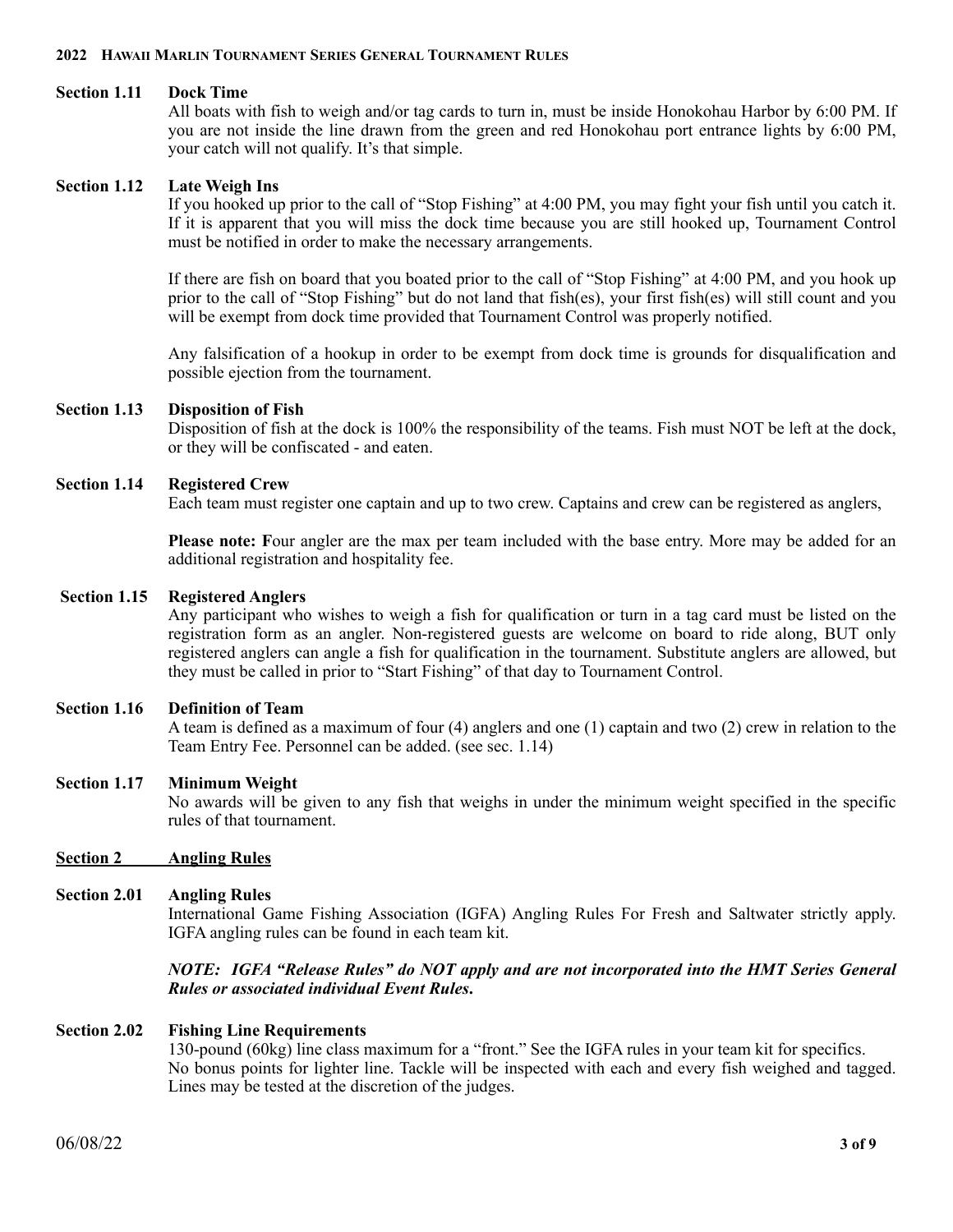IGFA has adopted the following, until further notice:

Equipment Regulations

A. LINE & BACKING

1. Monofilament, multifilament, and lead core multifilament

lines may be used. For line classes, see World Record Requirements.

2. Wire lines are prohibited.

3. The use of backing is permissible.

4. The catch shall be classified under the breaking strength of the

first 16.5 feet (5 meters) of line directly preceding the double line,

leader, or hook. This section must be comprised of a single, homogenous piece of line.

# **Section 2.03 Terminal Tackle**

Terminal tackle must be tied in conformance with IGFA specifications. Mis-tied terminal tackle is not considered non-conforming gear, but will result in the disqualification of the specific catch being judged at that time only.

# **Section 2.04 Re-Use of Lures**

A lure may be re-used after a capture only if this method is strictly adhered to: Cut the leader approximately 12 inches up from the eye of the front hook. Save the hook(s) with the 12 inches of leader attached. Save the long piece of leader also. Present both pieces to the judge along with your lure, tackle and fish or tag card. Cuts, scrapes and scratches that do not match on the two pieces of leader can be grounds for disqualification. Once the leader is cut, the hook set cannot be reused, only the lure. The hook set and leader must be presented as described above or your fish will be disqualified.

# **Section 2.05 Non-Conforming and/or Illegal Fishing Gear**

Any non-conforming gear, on board, used or not used, is ground for disqualification. Remove all hand lines, long lines, purse seines, drift gill nets, slide gaffs, harpoons, commercial fishing gear, bombs, guns, gang hooks, etc. Green stick rigs. The green stick its self can be left on board, but remove the bird and the reel from the boat. Teams must abide by all USA, State, County and Municipal laws, as well as abide by applicable fishery rules, regulations and definitions (including illegal fishing gear) of USA, State, County, Municipal and/or of any fishery agreement or treaty that the USA is signatory to and/or member thereof.

# **Section 2.06 Transfer of Stuff**

After the call of start fishing, there shall be no transfer of "stuff" between tournament boats *On The Playing Field*– including but not limited to – bait, tackle, caught fish, mechanical supplies and/or personnel - except in case of emergency.

A request to use a replacement boat must be made to Tournament Control prior to the transfer of any stuff or personnel between boats, whether at sea or in the harbor. A team may return to the harbor to pick up "stuff", and/or people, and/or to change boats, if needed. Any boat returning to the harbor for any reason must notify control on the way in, and when they are back on "the line." Tournament Control may require an inspection of one or both boats prior to the time that the request to use a replacement boat is granted.

#### **Section 2.07 Tag Poles**

Tag poles shall be no longer than 8 feet overall. Tag poles will be measured. Telescoping tag poles that extend beyond 8 feet long will be considered non-conforming gear.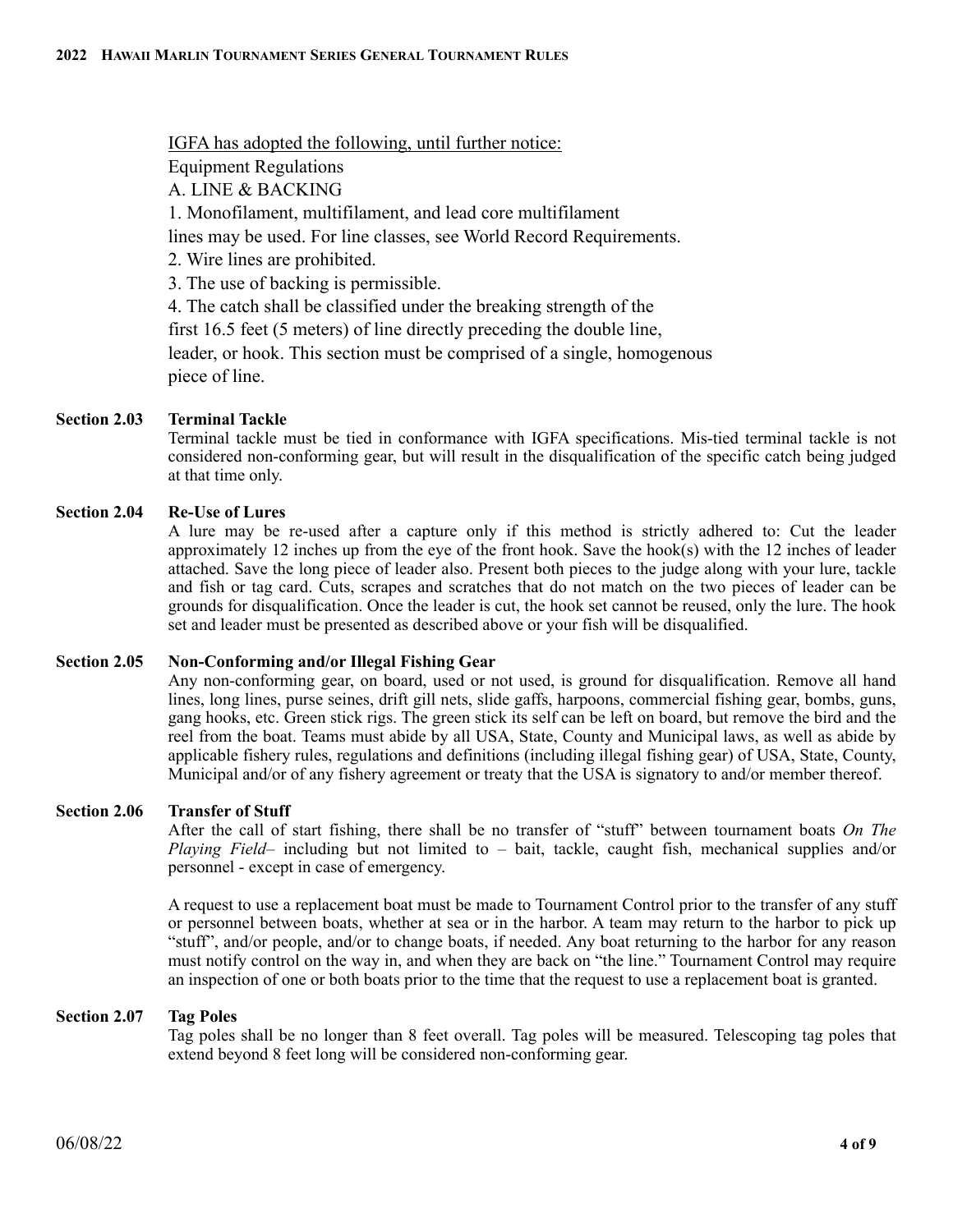#### **Section 2.08 Tagging and/or Gaffing**

The act of tagging a fish is the demarcation needed to claim a fish as tagged and to be submitted for qualification as a tagged fish. Video evidence is required showing the tag in the marlin.

A fish may be tagged and then observed to determine if the fish is better than 400 pounds. Should that marlin be lost during said observation period, the tag points will still apply to the team score, provided that sufficient video evidence is still obtained.

However, no team may "boat" a fish and then tag and release it. "Boating" a fish includes pulling the fish into, or part way into the cockpit. If a fish is boated in any manner – with or without a gaff - it must be kept and brought to the scales. If a marlin is 'boated' and then pushed back into the ocean for any reason, the team shall receive zero points for that fish.

The intent of tagging is that the fish is handled and released in a manner that maximizes the chance that it will survive the tag and release. Attempts to calm the fish with an "attitude adjustment" bat or "donga" shall also result in a forfeiture of tag points for that fish.

Should the team decide that the fish is large enough to be taken, the fish may be gaffed. At the point that a gaff touches a fish, the tag points are lost. Should the fish subsequently be lost after a gaff touches the fish, all points are lost. You must be hooked to a fish at time of tagging or gaffing. No free tagging or free gaffing is allowed. All fish must be hooked at time of tagging or gaffing.

#### **Section 2.09 Birds**

 Birds, any sort of float or other device that may unfairly hamper or inhibit the normal swimming or fighting ability of the fish are not allowed to be attached to the fishing line or any segment of terminal tackle. Birds may be used as teasers, as may dredges, daisy chains, mud flaps or any other "teaser" so long as they are not attached to any part of the fishing line or terminal tackle.

# **Section 3 Tag and Release Requirements**  NOTE: IGFA "RELEASE RULES" DO NOT APPLY!

#### **Section 3.01 Video**

All marlin tagged and released must be evidenced on Video in order to qualify. Teams may use their own video devices, provided they can digitally transfer the video in to Tournament Control. Video presented dockside on personal devices may be accepted on a case by case scenario. Judges decision is final.

Teams may also choose to use a Tournament Camera provided by HMTS Staff. No video – no money. Alway video with multiple devices to insure you get your video and your points! Video must verify (1) species of the marlin and; (2) that the tagging procedure was completed, (3) that multiple hookups were actually being fought when so reported, (4) the unique hand signal assigned by tournament control radio to each individual fish tagged, and; (5) the marlin swims away free at the conclusion of the process.

# **Section 3.02 Best Approach to Producing Video Required by Judge(s)**

The best approach to getting the Video required is to take at least one sequence from the bridge with a wide view of the fish on the leader being tagged. If feasible, go down the ladder and take another sequence close up. It is recommended that you take a couple of clips from each approach, with wide, from the bridge, being the priority (if you have a bridge).

It is expressly understood that due to the nature of dealing with wild animals, and the inefficiencies of sport fishing tackle, no procedure is fool proof, and there is always a chance that, regardless of procedure taken, the team may not capture the video images needed by the judge(s) and may be denied points based upon the lack of video and/or photographic quality and/or detail. In any event, all videos must be taken in compliance with Sections 3.01 and 3.05.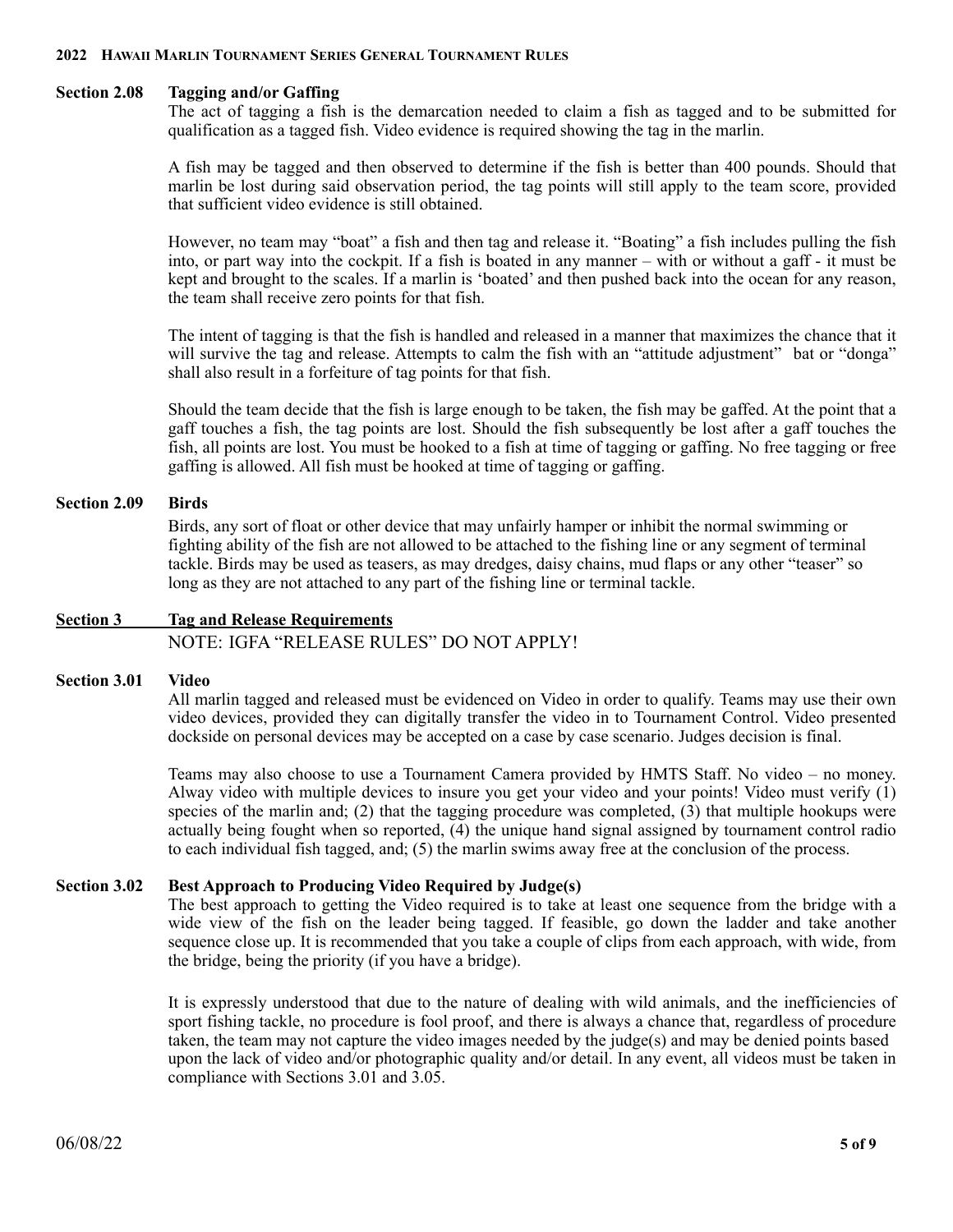*It is recommended that teams always take back up video - however - the choice to accept video from an "unofficial" personal camera must meet the criteria outlined herein, and by Radio Control during catch.* 

#### **Section 3.03 Radio Control and Video** Tournament Control radio will give special instructions for Video that you must take during the tag and release process. Failure to capture on video the security element (usually a hand signal) assigned by tournament control can result in disqualification.

# **Section 3.04 Multiple Hook Ups and Tagging**

Multiple Hook Ups must be reported to radio control immediately upon hookup as you will be required to take specific Video to provide evidence of all multiple hookups.

### **Section 3.05 Intent of These Rules**

As with the I.G.F.A. Angling Rules rules, tournament rules are written with specific "intent" paramount. Participants should be aware that dealing with wild animals is not like dealing with a golf course, where it is plainly obvious whether a golf ball went in the hole or not.

As example, I.G.F.A. Angling Rules (Saltwater) state the intention that the angler shall strike and hook the fish with the rod in hand. We all know that this is not practical with 130 lb. bent butt tackle. However, I.G.F.A. recognizes this is rarely the case with heavy tackle. The IGFA's stated intention is that the angler move the rod from the holder to the fighting position as quickly as possible.

This tournament Series *requires* that video be taken of marlin released with the intent to verify (1) species of the marlin and (2) that the tagging procedure was completed, and (3) that double headers were actually being fought when so reported.

A golf ball in a hole is a golf ball in a hole, and there are no two ways about it. A video proving that the tag and release procedure was fully performed may take many forms, and it is the responsibility of the judge(s) only, to ascertain if the photos provided fulfill the intent of this rule. By participating in this tournament, the teams accept this, and are responsible for providing the best possible videos to the judges.

It is not the intent of this rule that teams are required to get a close up of a tag streamer in a marlin. "Man handling" fish after tagging contributes to undue mortality. This is counter-productive to the intent of tag and release. The recommended procedure for teams to get the videos required by the judge(s) is outlined above. The decision to either follow or not follow the recommended video procedure is the choice of the teams, and the results are their responsibility – regardless of procedure employed.

The judge(s) shall be the only person(s) to interpret the videos for the purpose of rulings. A team may ask to see the videos taken from their boat only. Should the judge(s) have a problem with any particular video and/or disallow a tag and release on the grounds of insufficient videography proof of (1) species and/or (2) that the tag and release procedure was completed and/or (3) that there was indeed a multiple hookup it is the responsibility of the judge(s) to show the photos to the team whose catch is being disallowed, only.

# **Section 4 Sportsmanship, Protests and Payout**

#### **Section 4.01 Sportsmanship**

All judging, awarding, and accounting of purses and prizes will be handled in a business like manner and in the spirit of good sportsmanship. No yelling or otherwise attempting to intimidate judges or officials shall be tolerated.

We also reserve the right to refuse entry to anyone, for any reason. These are private sector events.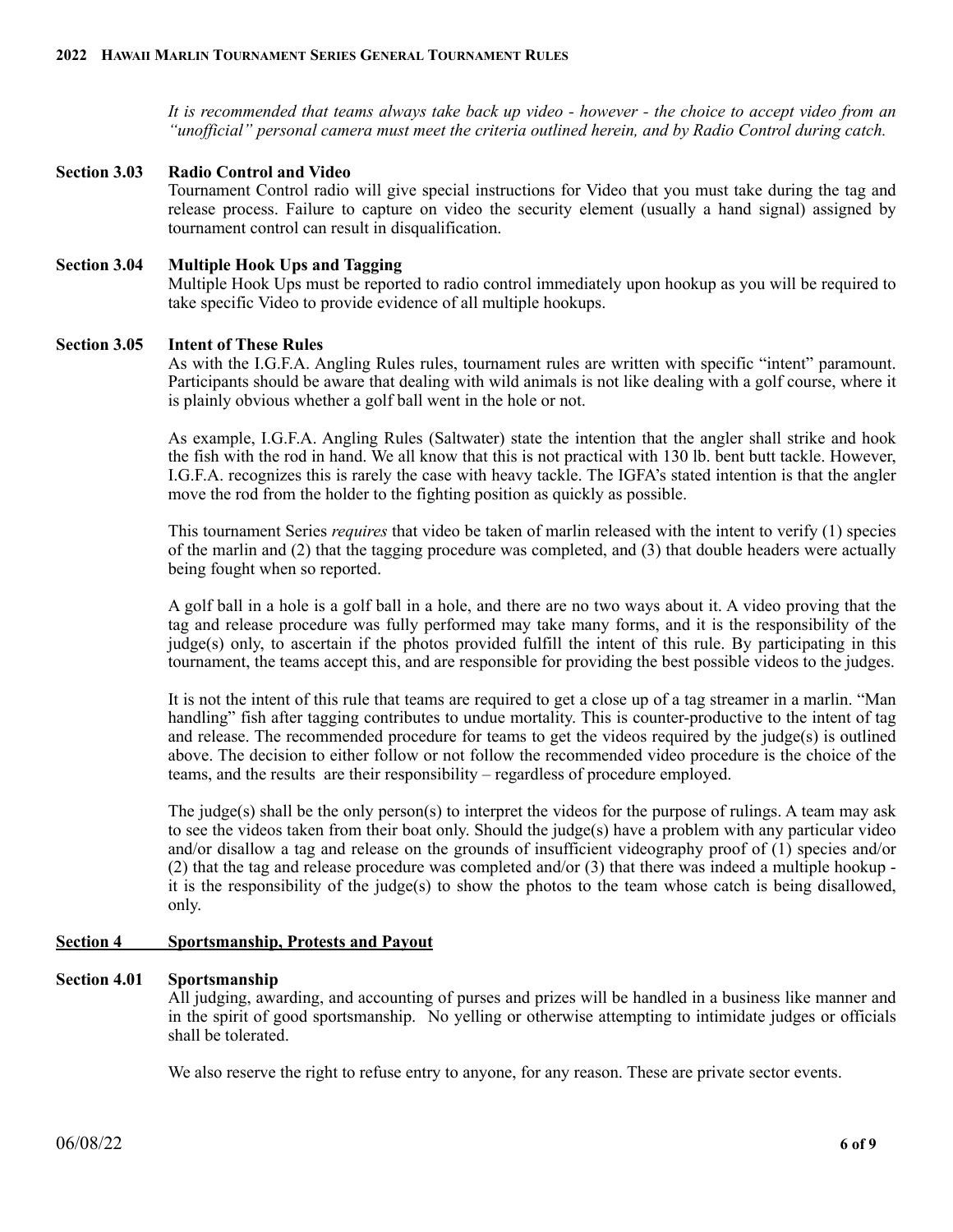#### **Section 4.02 Disqualification**

Grounds for disqualification include but are not limited to: Violating tournament or HMTS General Rules, cheating in any manner, which includes but is not limited to--filling fish with water, using line "front's" heavier than 130 lb test, falsified tag video in any manner, disfiguring or rendering official cameras unworkable in any manner, using tag poles longer than 8 feet in length, using non-conforming gear and/or falsifying hook-ups, and/or fishing with illegal fishing gear or otherwise illegal fishing.

Disqualifications may also be ruled if/when teams or individual team members are found to be in violation of any Government law, rule or guideline (including fisheries) between the call of Start Fishing on First Fishing Day and the call of Stop Fishing on the Final Fishing Day and said violation has a direct bearing and consequence upon score(s) of the tournament. (Not traffic violations etc.)

Disqualifications may also be accompanied by Rule 1.0 expulsion.

**EXAMPLE:** Private Fish Aggregation Devices (FADs) that are deployed without the owner obtaining the required permits and/or registration with government authorities are illegal*,* as well as hazards to navigation. Further UNCLOS finds when FADs "contravene national or international agreements or regulations, they are Illegal, Unreported, and/or Unregulated (IUU)." In addition, FADs continue to fish illegally around the clock, and thus are "illegal fishing gear" so even if an owner did get proper permits and registration, their FAD would be fishing outside of tournament fishing hours, and thus illegal. Therefore, any tournament team found guilty of owning and/or deploying a private FAD that they used to score points in an attempt to win money in any HMT Series Tournament will be disqualified and prohibited from entering any tournament in the future, per HMTS General Rule 1.0.

Further, because the tournaments in the HMT Series are bonafide "sporting contests" - as with "The illicit use of banned drugs (doping) to influence the outcome of a sporting contest, constitutes a fraud against competitors, spectators, sport, sponsors, and the public no different from other personal, professional, or commercial frauds" - the illicit ownership of illegal FADs and any other IUU or illegal fishing gear used to influence the outcome of any HMT Series sporting contest may also constitute a fraud against competitors, sport, sponsors, and the public, to which civil and criminal action and penalties may apply.

#### **Section 4.03 Protests**

All protests must be filed in writing by 7:00 PM on the final day of fishing. Each individual protest must be submitted along with a \$300.00 deposit fee. No Exceptions. At the sole discretion of the Tournament Director, a decision on any potential rules infraction may be referred to the Protest Committee for final decision. A decision of the Protest Committee will be final and binding upon all parties. If the grounds for protest are not found valid, the Protester shall lose the \$300.00 deposit. If the protest is found valid, the \$300.00 fee will be returned.

If officials find that a protest is vexatious, the protestor shall lose the \$300.00 deposit and may be ejected from the tournament and may also be subject to **Rule 1.0. Who May Enter.**

# **Section 4.04 Current Protest Committee**

- John Jordan
- Tomo Rogers

# **Section 4.05 Rights and Responsibilities**

There are certain responsibilities inherent to, and accepted by teams and management. Upon payment of entry fee(s) teams are, from that point forward, bound by the rules of the tournament as printed herein, and accept this responsibility.

Upon acceptance of entry fee(s) from any number of teams, management becomes responsible for scoring of the tournament, judging of catch(es) in relation to the rules printed herein, and disbursement of purse and/or refunds as determined by the outcome of the tournament.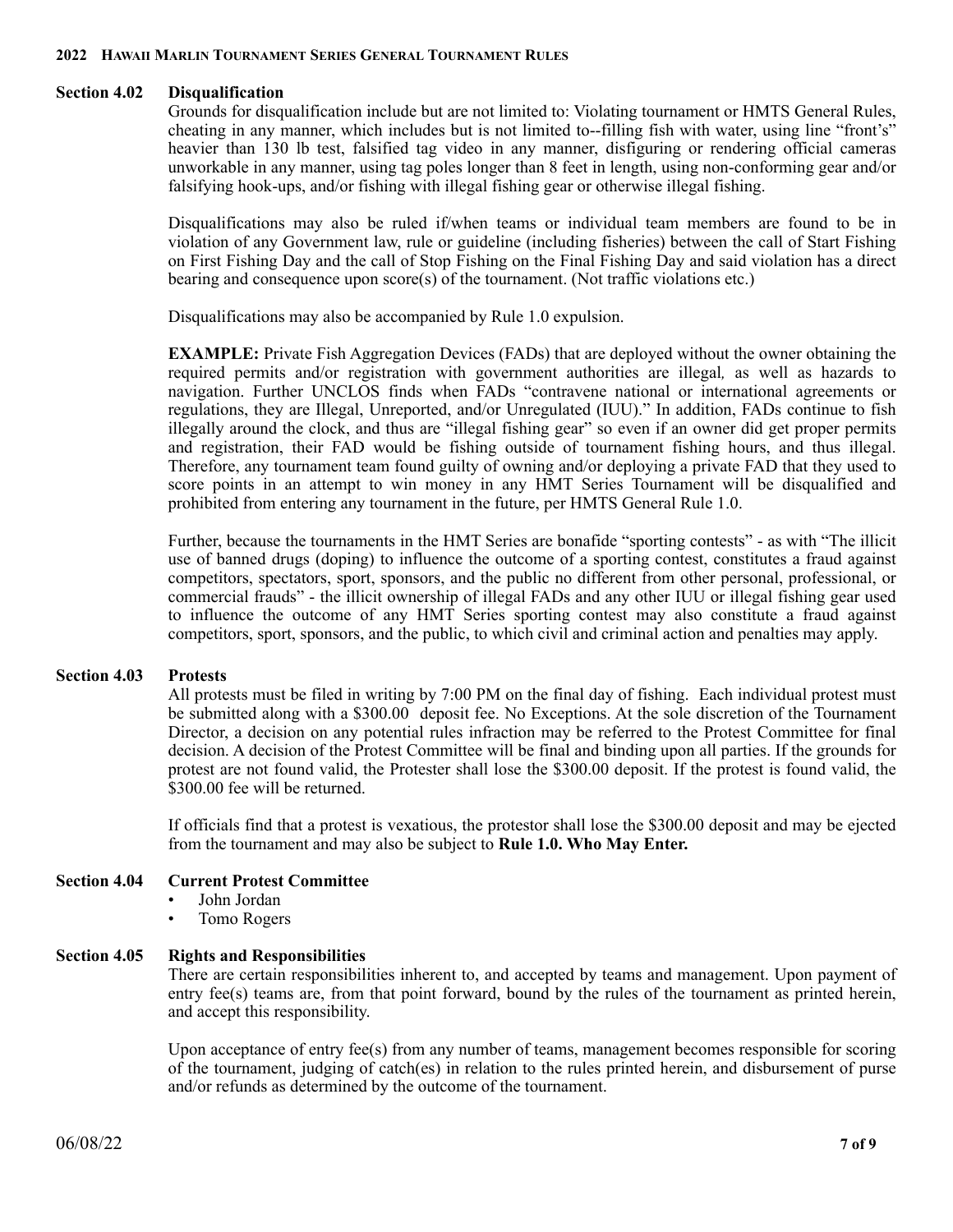Should a team find that there are rules in the tournament that they do not find acceptable, they may withdraw from the tournament prior to the call of start fishing on Day One of the tournament. See individual tournament rules for stipulations and refund policies for that specific event.

Once the tournament has started, the teams are bound by the rules printed herein. Violation of one or more rules is grounds for disqualification and/or ejection from the tournament.

A team may withdraw after commencement of the tournament, but all entry fees shall be forfeited and remain in the purse as per normal. Management reserves the right to deny entry to anyone.

### **Section 4.06 Official Results and Pay Out**

Purse money shall not be distributed until tournament Videos are processed and results verified. "Results" printed prior to Video verification, protest review and final tally are "Unofficial."

Mindful that each team signs a Liability Release and Covenant Not to Sue Tropidilla Productions LLC, in the event of any litigation regarding prize money, the HMT Series shall be entitled to its reasonable attorneys' fees and costs, to be paid out of the prize money in dispute. If the prize money in dispute is insufficient to pay the HMT Series reasonable attorneys' fees and costs, each Participant in the litigation shall be jointly and severally liable to pay the HMT Series reasonable attorneys' fees and cost. In no event shall the HMT Series be liable to any Participant for any attorneys' fees or costs.

### **Section 4.07 Use of Polygraph**

 U.S. District Court Judge Richard D. Bennett of Baltimore issued a judgement in favor of the White Marlin Open and their use of polygraph evidence was a large part of the case. Therefore, at the sole discretion and decision of The Tournament, potential winners may be required to take polygraph tests. See HMT Series Polygraph Policy document for specifics.

#### **Section 5 HMT Series Scoring, Points and Placement**

This section pertains to the overall Series points earnings and does not apply to individual tournament standings.

#### **Section 5.01 Series Angler and Boat Scoring**

All registered boats and anglers registered in a Member Tournament are automatically qualified to earn Series Points. Boats shall earn points for each Member Tournament that they fish – as individual boats regardless of their team composition.

Series Points shall be awarded to an angler in relation to their specific catch(es), and to a boat in relation to the catch(es) caught by any participating angler, registered on that boat.

Multiple catches by members of a team in a Member Tournament shall be scored for Series Points separately – according to each individual's catches — and with no connection to the scoring of the Member Tournament.

At the end of a Member Tournament, an angler could score points for catch(es), and possibly earn placement points. Boat points are cumulative of all angler points scored on board.

In 2022 the HMT Series will *not* be awarding Participation Points as in years past.

#### **Section 5.02 Rules for Qualifying Catch**

All Series points are to be awarded based on catches complying with IGFA International Angling Rules only. Catches hoping to qualify for Series points must first qualify for points in the Series Member Tournament in which they are captured and/or tag and released. Should the Series Member Tournament judge(s) authorize claim under IGFA rules, the Series judge(s) shall proceed with the processing. Rod, reel, hooks, line and terminal tackle shall be inspected at the discretion of the Series judge(s).